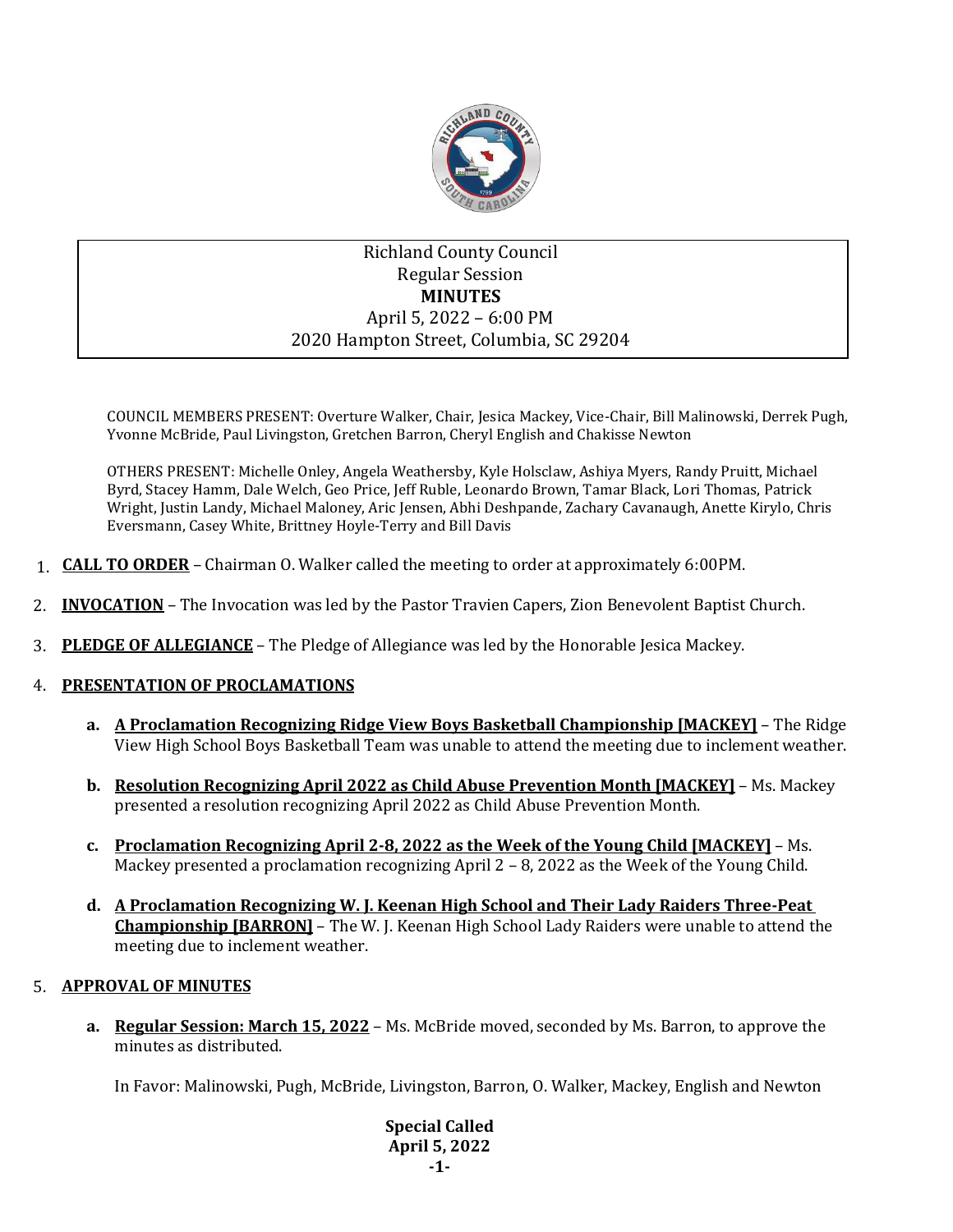Not Present: Terracio and J. Walker

The vote in favor was unanimous.

6. **ADOPTION OF AGENDA** – Ms. Newton noted the District 11 Hospitality Tax allocation ROA needs to be amended to include the following allocations: Columbia City Ballet - \$5,000 and Town of Eastover - \$13,000.

Mr. Malinowski requested an update on the Planning Commission's action on the Land Development Code, and the effect it will have on Council.

Mr. Leonard Brown, County Administrator, stated he would incorporate this into his report.

In Favor: Malinowski, Pugh, McBride, Livingston, Barron, O. Walker, Mackey, English and Newton

Not Present: Terracio and J. Walker

The vote in favor was unanimous.

7. **REPORT OF THE ATTORNEY FOR EXECUTIVE SESSION ITEMS** – The County Attorney, Mr. Patrick Wright, stated the following items qualify for Executive Session:

## **a. Alvin S. Glenn Detention Center**

## **b. Contractual Items Related to Blythewood Industrial Park**

**c. Local Transportation Tax Expenditure Guidelines**

Mr. Livingston moved, seconded by Ms. Barron, to go into Executive Session.

In Favor: Malinowski, Pugh, McBride, Livingston, Barron, O. Walker, Mackey, English and Newton

Not Present: Terracio and J. Walker

The vote in favor was unanimous.

## *Council went into Executive Session at approximately 6:17 PM and came out at approximately 9:31 PM*

Ms. Barron moved, seconded by Ms. Mackey, to come out of Executive Session.

In Favor: Malinowski, Pugh, McBride, Livingston, Barron, O. Walker, Mackey, English and Newton

Not Present: Terracio and J. Walker

The vote in favor was unanimous.

**a. Alvin S. Glenn Detention Center** – Mr. Livingston moved, seconded by Ms. English, to authorize the County Attorney to move forward as discussed in Executive Session.

In Favor: Malinowski, Pugh, McBride, Livingston, Barron, O. Walker, Mackey, English and Newton

### **Special Called April 5, 2022 -2-**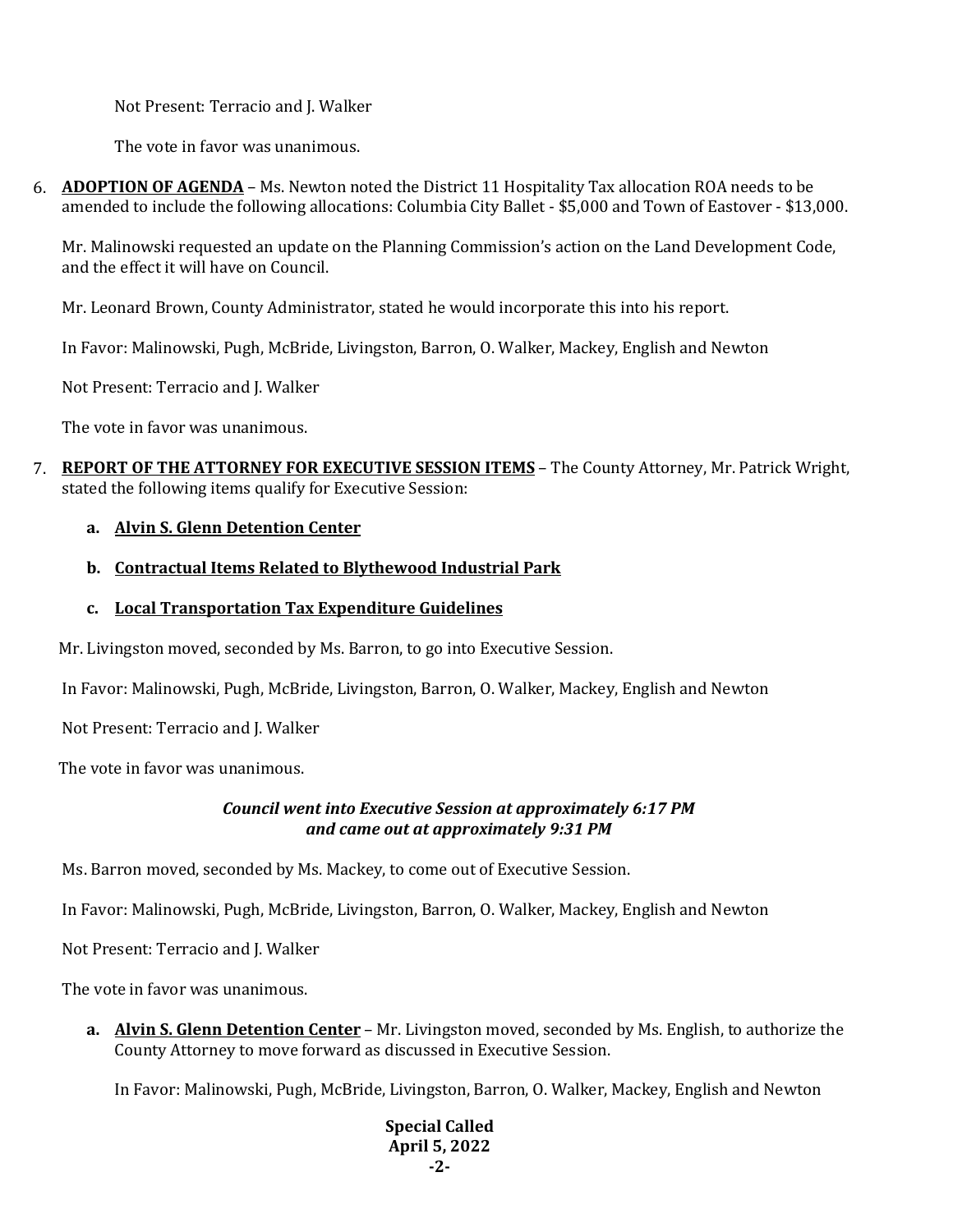Not Present: Terracio and J. Walker

The vote in favor was unanimous.

- **b. Contractual Items Related to Blythewood Industrial Park** No action was taken.
- **c. Local Transportation Tax Expenditure Guidelines** No action was taken.

# 8. **CITIZENS' INPUT**

**a. For Items on the Agenda Not Requiring a Public Hearing** – Ms. Karen Irick, 101 Acie Avenue, Hopkins, South Carolina 29061 requested Council to not approve Items 14(i) – 14(n) until Richland County Utilities submits a report as to why Acie Avenue is not included as a site location for a sewer lift station in Phase I of the Southeast Richland County Sewer and Water System Expansion Project.

# 9. **CITIZENS' INPUT**

**a. Must Retain to Richland County Matters Not on the Agenda (Items for which a public hearing is required or a public hearing has been scheduled cannot be addressed at this time)** – No one signed up to speak.

# 10. **REPORT OF THE COUNTY ADMINISTRATOR**

- **a. Coronavirus Update** Mr. Brown stated the County's current level of community spread is in the low tier.
- **b. Other Updates** Mr. Brown noted a Procurement Work Session is scheduled for April 21, 2022 at 2:00 PM in Council Chambers.

Ms. Newton requested the Clerk's Office to place the work session on Council's calendar(s).

In addition, Mr. Brown noted, in the agenda packet, there is follow-up information regarding concerns expressed by citizens during citizens' input.

- **c. American Revolution 250th Anniversary County Committees & Grants** Mr. Brown noted there is a request from the SC American Revolution Sestercentennial Commission for the County to participate in the American Revolution 250<sup>th</sup> Anniversary Committees and Grants initiative.
- **d. Planning Commission's Deferral of Land Development Code** Mr. Geo Price, Deputy Director of Community Planning and Development Department, stated the Planning Commission held their regularly scheduled meeting on April  $4<sup>th</sup>$  to address the remapping of parcels in the unincorporated areas of Richland County. After hearing comments from the citizens, the Planning Commission decided further discussion and evaluation would be needed. Therefore, the matter was deferred to allow them to hold additional work sessions. At this point, the Zoning Public Hearing scheduled for April  $26<sup>th</sup>$  will be cancelled because there will be no items to come before Council. The intent is to bring this item to the June 28<sup>th</sup> Zoning Public Hearing.

It was noted, once an item is on the Planning Commission agenda, Council can pull that item and take action on it after 30 days. The Planning Commission Chair will be reaching out to the Council Chair to determine if pushing this item to the June 28th Zoning Public Hearing is appropriate.

> **Special Called April 5, 2022 -3-**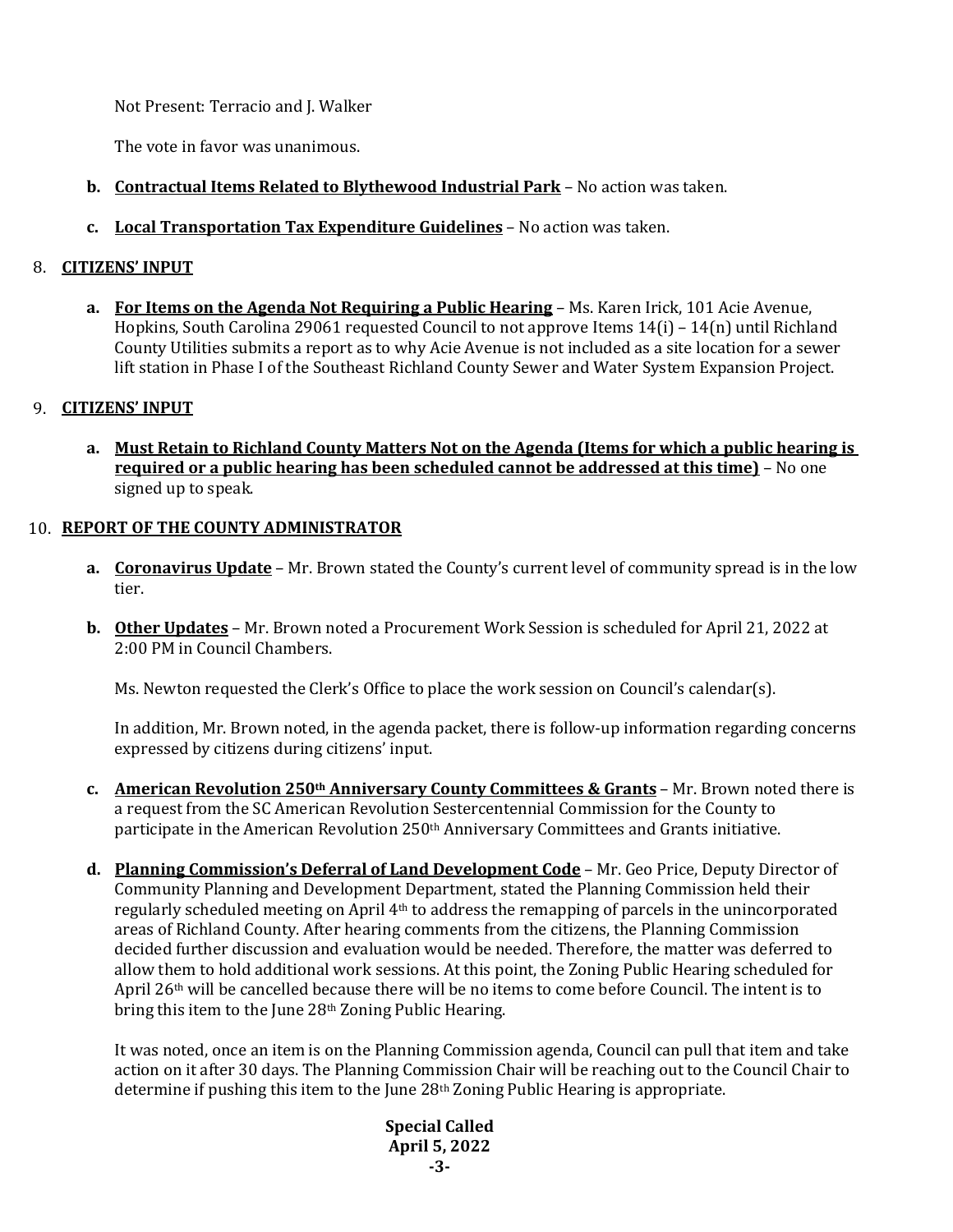Mr. Malinowski inquired what happens to the applications that have been submitted for the new zoning codes.

Mr. Price responded staff is going to work with Legal to draft an amendment to the previous ordinance to extend the dates. The amended ordinance will come before Council for approval.

# 11. **REPORT OF THE CLERK OF COUNCIL** – Ms. Kirylo noted the FY23-24 Budget Schedule is as follows:

- **a. April 6, 2022, 4:00 – 6:00 PM, Budget Work Session (Grants)**
- **b. April 26, 3:00 – 5:00 PM, Budget Work Session (Administrator's Recommended Initiatives, General Fund and Special Revenue Funds)**
- **c. May 3, 2022, 6:00 PM, First Reading of FY23-24 Proposed Budget and Millage Ordinance (By Title Only)**
- **d. May 5, 2022, 4:00 – 6:00 PM, Budget Work Session (Millage Agencies and Enterprise Funds)**
- **e. May 19, 2022, 6:00 PM, Budget Public Hearing**
- **f. May 26, 2022, 6:00 PM, Second Reading of FY23-24 Proposed Budget and Millage Ordinance**
- **g. June 7, 2022, 6:00 PM, Third Reading of FY23-24 Proposed Budget Ordinance**

It was noted there will be virtual options for Councilmembers to attend the work sessions, if they are unable to attend in person.

12. **REPORT OF THE CHAIR** – No report was given.

## 13. **OPEN/CLOSE PUBLIC HEARINGS**

- **a. An Ordinance Authorizing the easement to East Richland County Public Service District for sewer utility facilities; specifically located at the Cooper Library Branch of the Richland Library, being at 5317 Trenholm Road and described as TMS #14014-06-25** – No one signed up to speak.
- **b. An Ordinance Amending Sections 16-5 and 16-7 of Article I, Chapter 16 of the Code of Ordinances of Richland County relating to business licensing and regulation and to establish an effective date for certain amendments to the Code of Ordinances** – No one signed up to speak.
- **c. Authorizing the execution and delivery of a fee-in-lieu of ad valorem taxes agreement by and between Richland County, South Carolina and Pure Power Technologies, Inc., a company previously identified as Project Wheat, to provide for payment of a fee-in-lieu of taxes; and other related matters** – No one signed up to speak.
- **d. An Ordinance Amending the Richland County Code of Ordinances; Chapter 12, Garbage, Trash and Refuse; to rename the chapter and replace the language therein to more clearly reflect the operations and administration of solid waste, recycling, and public sanitation within the County** – No one signed up to speak.

## 14. **APPROVAL OF CONSENT ITEMS**

**a. An Ordinance Authorizing an easement to East Richland County Public Service District for sewer utility facilities; specifically located at the Cooper Library Branch of the Richland Library, being at 5317 Trenholm Road and described as TMS # 14014-06-25 [THIRD READING]**

> **Special Called April 5, 2022 -4-**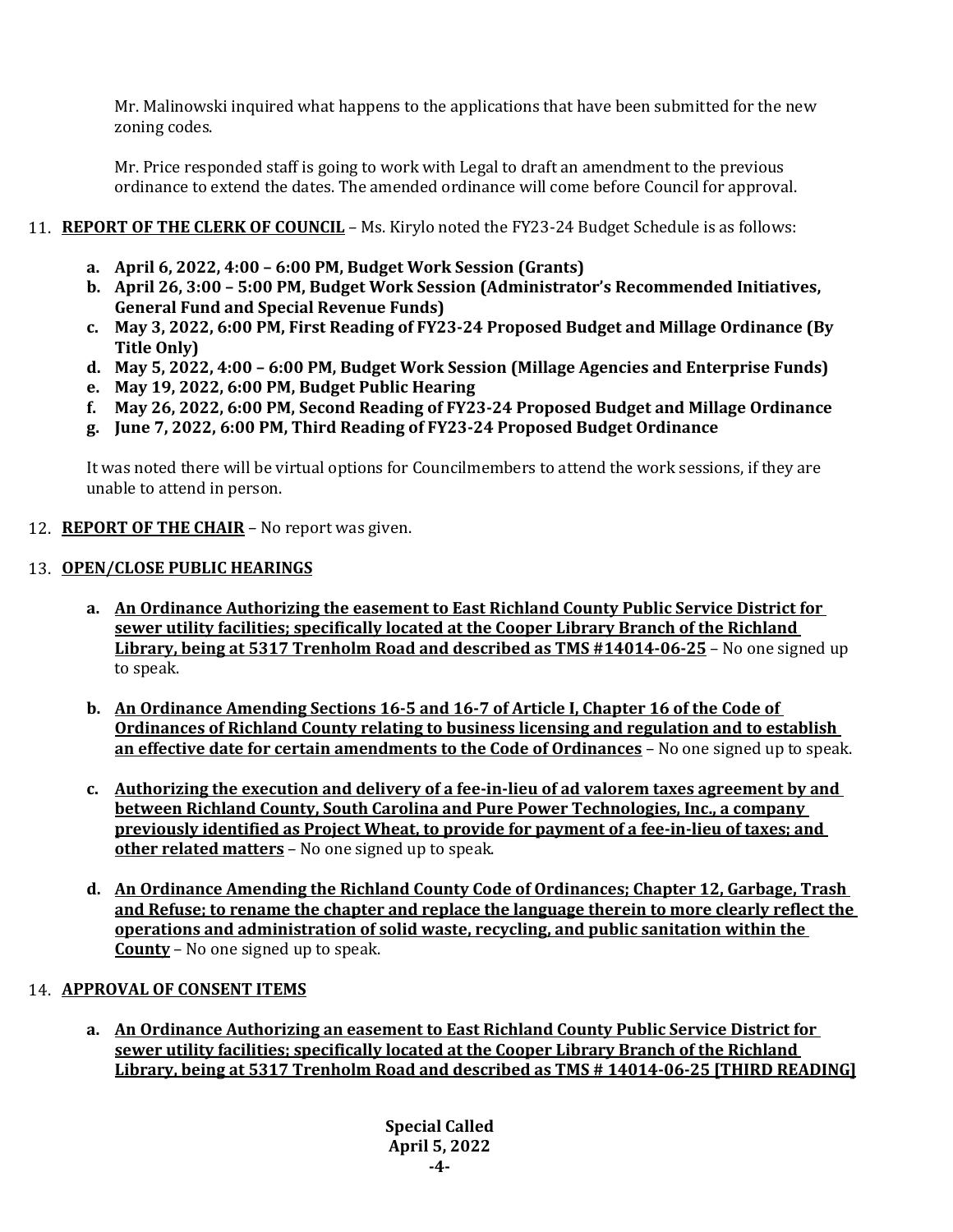- **b. An Ordinance Amending Sections 16-5 and 16-7 of Article 1, Chapter 16 of the Code of Ordinances of Richland County relating to business licensing and regulation and to establish an effective date for certain amendments to the Code of Ordinances [THIRD READING]**
- **c. Department of Public Works – FY21 Annual Roads Report**
- **d. Department of Public Works – FY22 Comprehensive Transportation Improvement Plan (CTIP)**
- **e. Emergency Services – Emergency Management Division – Hazard Mitigation Plan Resolution**
- **f. Emergency Services – Fire Division – Notification of Fire Intergovernmental Agreement Expiration in 2023**

## **g. Administrator's Office – Federal Certifying Officer and Environmental Officer**

Mr. Livingston moved, seconded by Ms. Barron, to approve the consent items.

In Favor: Malinowski, Pugh, McBride, Livingston, Barron, O. Walker, Mackey, English and Newton

Not Present: Terracio and J. Walker

The vote in favor was unanimous.

Ms. Newton moved, seconded by Ms. Barron, to reconsider the Consent Items.

Opposed: Malinowski, Pugh, McBride, Livingston, Barron, O. Walker, Mackey, English and Newton

Not Present: Terracio and J. Walker

The motion for reconsideration failed.

### 15. **THIRD READING ITEMS**

**a. An Ordinance Amending the Richland County Code of Ordinances; Chapter 12, Garbage, Trash and Refuse; to rename the chapter and replace the language therein to more clearly reflect the operations and administration of solid waste, recycling, and public sanitation within the County** – Mr. Livingston moved, seconded by Ms. Barron, to approve this item.

In Favor: Pugh, McBride, Livingston, Barron, O. Walker, Mackey, English and Newton

Opposed: Malinowski

Not Present: Terracio and J. Walker

The vote was in favor.

**b. Authorizing the execution and delivery of a fee-in-lieu of ad valorem taxes agreement by and between Richland County, South Carolina and Pure Power Technologies, Inc., a company previously identified as Project Wheat, to provide for payment of a fee-in-lieu of taxes; and other related matters** – Mr. Pugh moved, seconded by Ms. Barron, to approve this item.

> **Special Called April 5, 2022 -5-**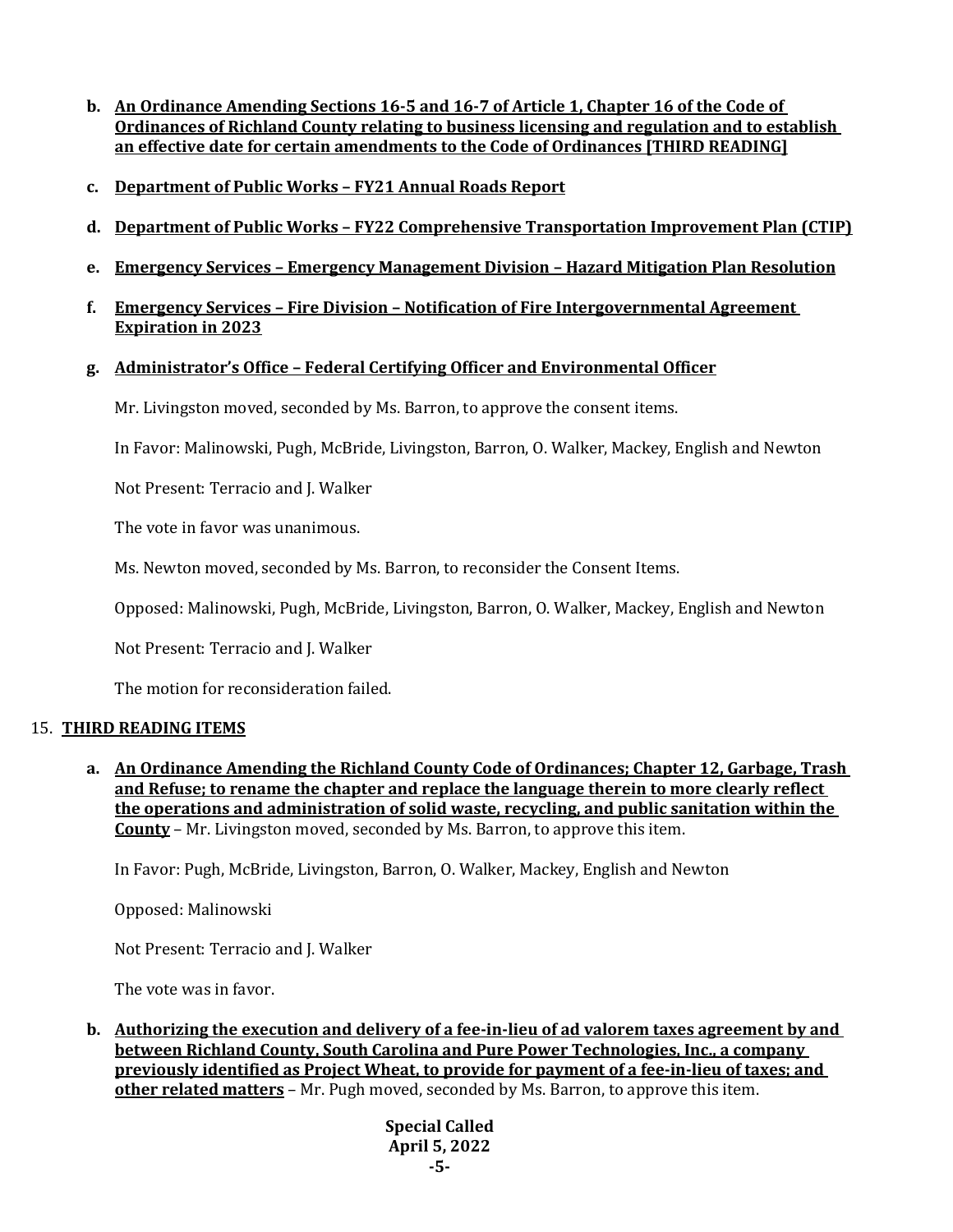In Favor: Malinowski, Pugh, McBride, Livingston, Barron, O. Walker, Mackey, English and Newton

Not Present: Terracio and J. Walker

The vote in favor was unanimous.

# 16. **REPORT OF THE ADMINISTRATION AND FINANCE COMMITTTEE**

**a. Administrator's Office – Pawmetto Lifeline Request** – Ms. Mackey moved, seconded by Ms. Barron, to approve this item.

Mr. Malinowski noted he removed this item from the Consent Agenda because the recommendation on p. 169 does not accurately reflect the committee's actions. He stated, for clarification, the item was forwarded to Council for guidance. At the committee meeting, he requested the following information, which he has not received:

- (1) Did Lexington County agree to their half of the building?
- (2) Is there an MOU or IGA between Lexington and Richland County?
- (3) Is the building on the list of County-owned buildings?
- (4) Is the donation within the guidelines for disposal of property?

Mr. Malinowski stated the committee's recommendation was to have the requested information be reviewed by Administration and Legal regarding IGAs and MOUs and provided to Council and to ensure the County is not in violation of anything. In addition, to ensure Lexington County is in agreement with donating their half of the building, prior to moving forward with the donation.

Mr. Brown apologized for not following up with Mr. Malinowski in a timely manner. He stated this is not a time-sensitive item; therefore, he believes the requested information can be provided prior to the next Council meeting.

Mr. Wright noted his office does not have an MOU or IGA. If provided, Legal could review them prior to the next Council meeting.

Mr. Malinowski moved, seconded by Ms. McBride, to defer this item until the April 19th Council meeting.

In Favor: Malinowski, Pugh, McBride, Livingston, Barron, O. Walker, Mackey, English and Newton

Not Present: Terracio and J. Walker

The vote in favor was unanimous.

## **b. Richland County Utilities – "Willingness to Serve" Letter for Savannah Wood Amenity (Tax Map Serial #R21900-06-14**

- **c. Richland County Utilities – "Willingness to Serve" Letter for McCords Ferry Phase II and III**
- **d. Richland County Utilities – "Willingness to Serve" Letter for Laurinton Farms (Tax Map Serial #R24700-02-08)**
- **e. Richland County Utilities – "Willingness to Serve" Letter for Bunch Tract (Hunter's Breach)**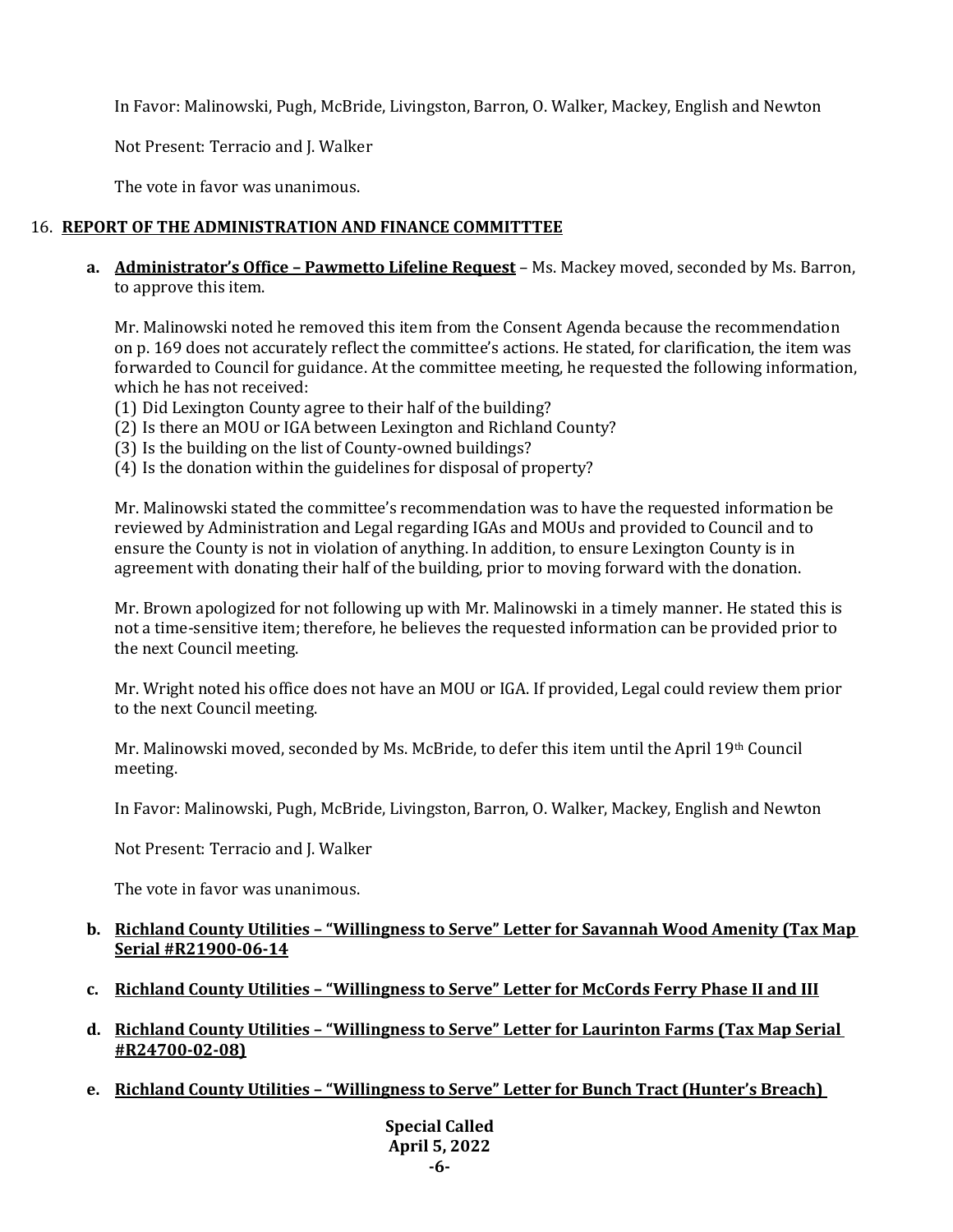# **(Tax Map Serial #R21800-01-06)**

# **f. Richland County Utilities – "Willingness to Serve" Letter for Bunch Tract – Commercial (Tax Map Serial #R21800-01-06)**

# **g. Richland County Utilities – "Willingness to Serve" Letter for Alexander Point (Tax Map Serial #R21900-04-26)**

Ms. Mackey moved, seconded by Ms. Barron, to approve Items  $16(b) - (g)$ . Ms. Newton noted, for the record, she will be voting against these items. She understands they are simply willingness to serve letters acknowledging the County has capacity. In addition, she understands these properties were zoned and approved for development in 2005, but her constituents have significant concerns about what it means for District 11.

Mr. Malinowski stated, for clarification, the willingness to serve letters are an official response to developers that want to develop a specific piece of property, and would like to have the County's sewer to serve said property. The Utilities Director, in turn, sends the willingness to serve letters to say, as of right now, the County is willing to serve up to "XX" amount of taps because we have the capacity. It is not about putting in lift stations or other sewer matters. It is strictly to put pipes in the ground to serve those developments.

Mr. Brown noted it does not necessarily have to be a developer. Anyone can request taps for their property.

Ms. McBride noted her major concern is the taps are based on first come, first serve and they can obtain as many taps as they want as long as it does not exceed the available amount.

Mr. Brown responded the requestor has to demonstrate they can utilize those taps within a certain timeframe.

In Favor: Malinowski, Pugh, Livingston, Barron, O. Walker and Mackey

Opposed: McBride, English and Newton

Not Present: Terracio and J. Walker

The vote was in favor.

Mr. Malinowski moved, seconded by Ms. Barron, to reconsider this item.

In Favor: McBride, English and Newton

Opposed: Malinowski, Pugh, Livingston, Barron, O. Walker and Mackey

Not Present: Terracio and J. Walker

The motion for reconsideration failed.

**Special Called April 5, 2022 -7-**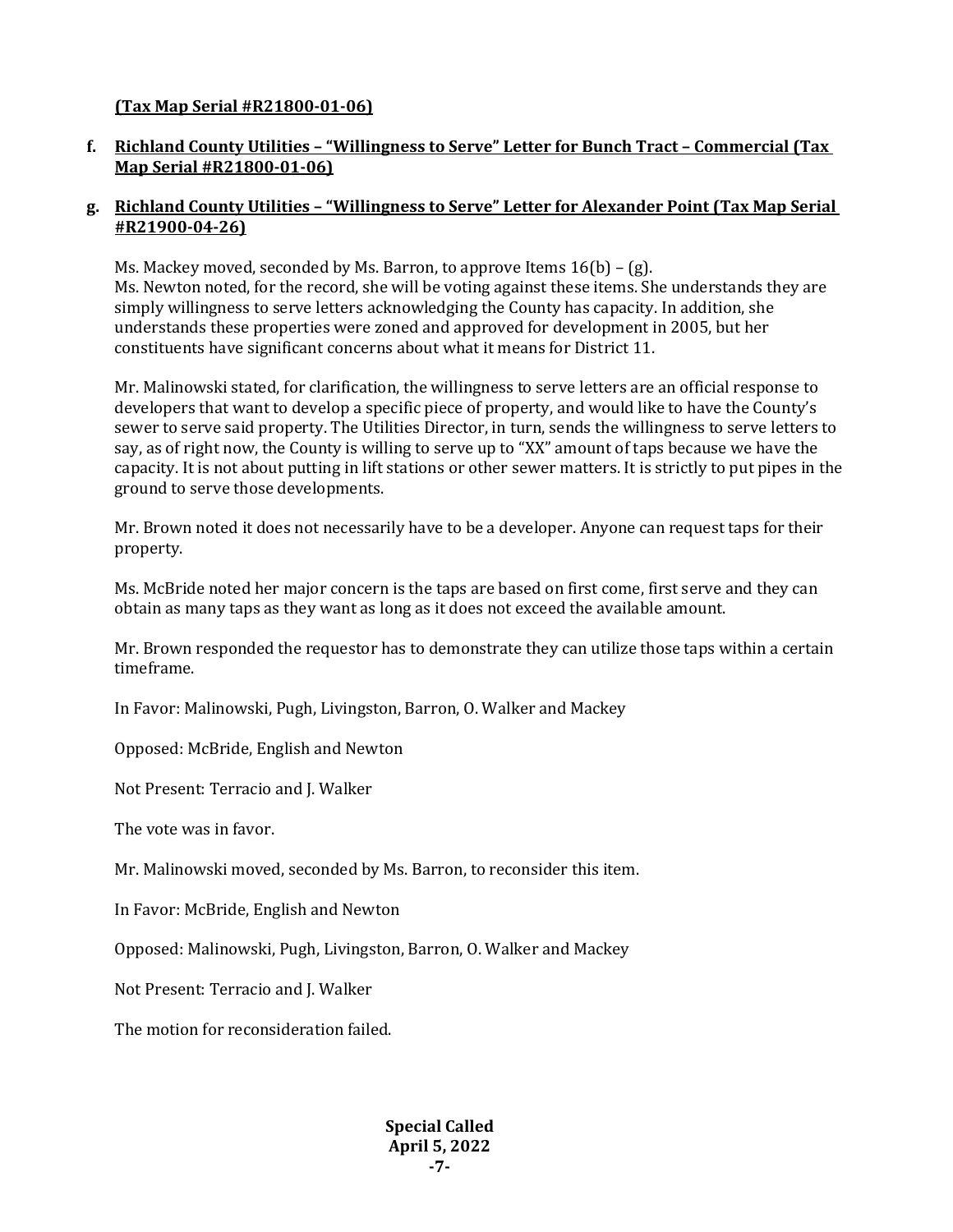# 17. **REPORT OF THE ECONOMIC DEVELOPMENT COMMITTEE**

- **a. Committing to negotiate a fee-in-lieu of ad valorem taxes agreement between Richland County and Project Gamecock; identifying the project; and other matters related thereto**
- **b. Authorizing the execution and delivery of a fee-in-lieu of ad valorem taxes agreement by and between Richland County, South Carolina and [Project Gamecock] to provide for payment of a fee-in-lieu of taxes; and other related matters [FIRST READING]**
- **c. Committing to negotiate a fee-in-lieu of ad valorem taxes agreement between Richland County and Project Laser; identifying the project; and other matters related thereto**
- **d. Authorizing the execution and delivery of a fee-in-lieu of ad valorem taxes agreement by and between Richland County, South Carolina and Project Laser to provide for payment of a fee-in-lieu of taxes; and other related matters [FIRST READING]**
- **e. Affirming the use of certain revenues from the I-77 Corridor Regional Industrial Park ("Park") as reimbursement for expenditures made to attract to and locate property in the park**

Mr. Malinowski moved, seconded by Ms. Newton, to approve Items  $17(a) - (e)$ .

In Favor: Malinowski, Pugh, McBride, Livingston, Barron, O. Walker, Mackey, English and Newton

Not Present: Terracio and J. Walker

The vote in favor was unanimous.

### 18. **REPORT OF RULES AND APPOINTMENTS COMMITTEE**

### **a. NOTIFICATION OF APPOINTMENTS**

- **1. Airport Commission – One (1) Vacancy (The applicant must reside within the Rosewood, Shandon or Hollywood-Rose Wales Garden neighborhoods)**
- **2. Board of Assessment Appeals – One (1) Vacancy**

## **3. Transportation Penny Advisory Committee (TPAC) – Five (5) Vacancies**

Ms. Barron stated the Rules and Appointments Committee recommended appointing Mr. Louis Dessau to the Airport Commission, Ms. Cynthia Blair to the Board of Assessment Appeals and Ms. Candace Pattman to the Transportation Penny Advisory Committee (TPAC).

In Favor: Malinowski, Pugh, McBride, Livingston, Barron, O. Walker, Mackey English and Newton

Not Present: Terracio and J. Walker

The vote in favor was unanimous.

#### **Special Called April 5, 2022 -8-**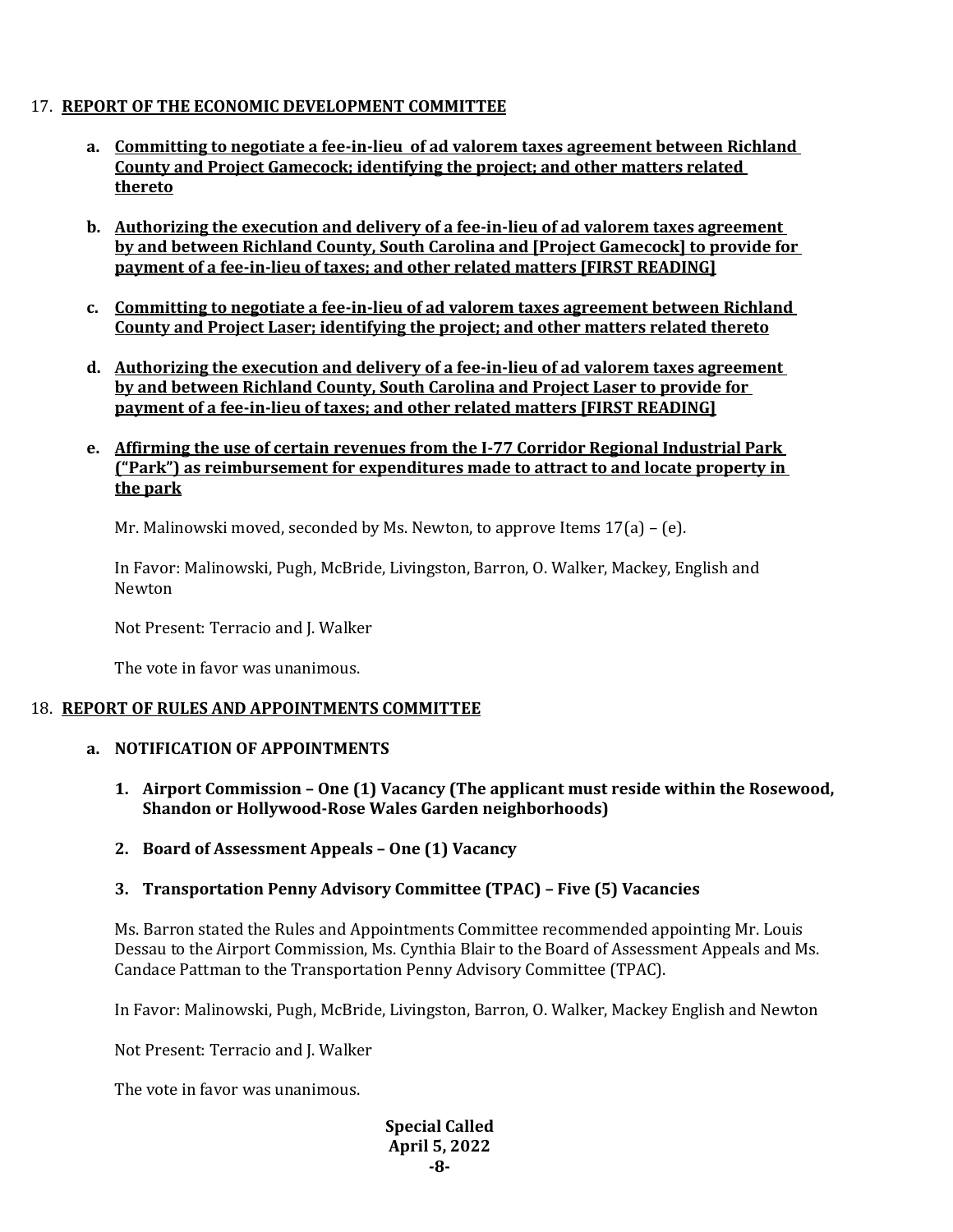## 19. **OTHER ITEMS**

### **a. FY22 – District 3 Hospitality Tax Allocations:**

- 1. Columbia Museum of Art \$25,000
- 2. EdVenture -- \$25,000
- 3. Richland County Library -- \$20,000
- 4. Columbia City Ballet -- \$25,000
- 5. Riverbanks Zoo \$20,000
- 6. Benedict College \$35,000
- 7. Columbia International University/RAM Serve \$15,000
- 8. The South Carolina Juneteenth Freedom Fest \$10,000

## **b. FY22 – District 7 Hospitality Tax Allocations:**

- 1. Harambee Festival 2022 \$5,000
- 2. Historic Columbia Concert Series \$10,000
- 3. Columbia Council of Neighborhood \$1,000
- 4. Homeless No More Run/Walk \$1,000
- 5. Greater Columbia Relations \$5,500

### **c. FY22 – District 8 Hospitality Tax Allocations:**

1. SC Juneteenth Freedom Festival 2022 - \$2,500

## **d. FY22 – District 11 Hospitality Tax Allocations:**

- 1. Lower Richland Alumni Foundation \$7,500
- 2. Columbia City Ballet \$5,000
- 3. Town of Eastover \$13,000

Mr. Pugh moved, seconded by Ms. McBride, to approve 19(a) – (d).

In Favor: Malinowski, Pugh, McBride, Livingston, Barron, O. Walker, Mackey, English and Newton

Not Present: Terracio and J. Walker

The vote in favor was unanimous.

Ms. Newton moved, seconded by Ms. McBride, to reconsider Items 19(a) – (d).

Opposed: Malinowski, Pugh, McBride, Livingston, Barron, O. Walker, Mackey, English and Newton

Not Present: Terracio and J. Walker

The motion for reconsideration failed.

### 20. **EXECUTIVE SESSION** – There were no additional items for Executive Session.

### **Special Called April 5, 2022 -9-**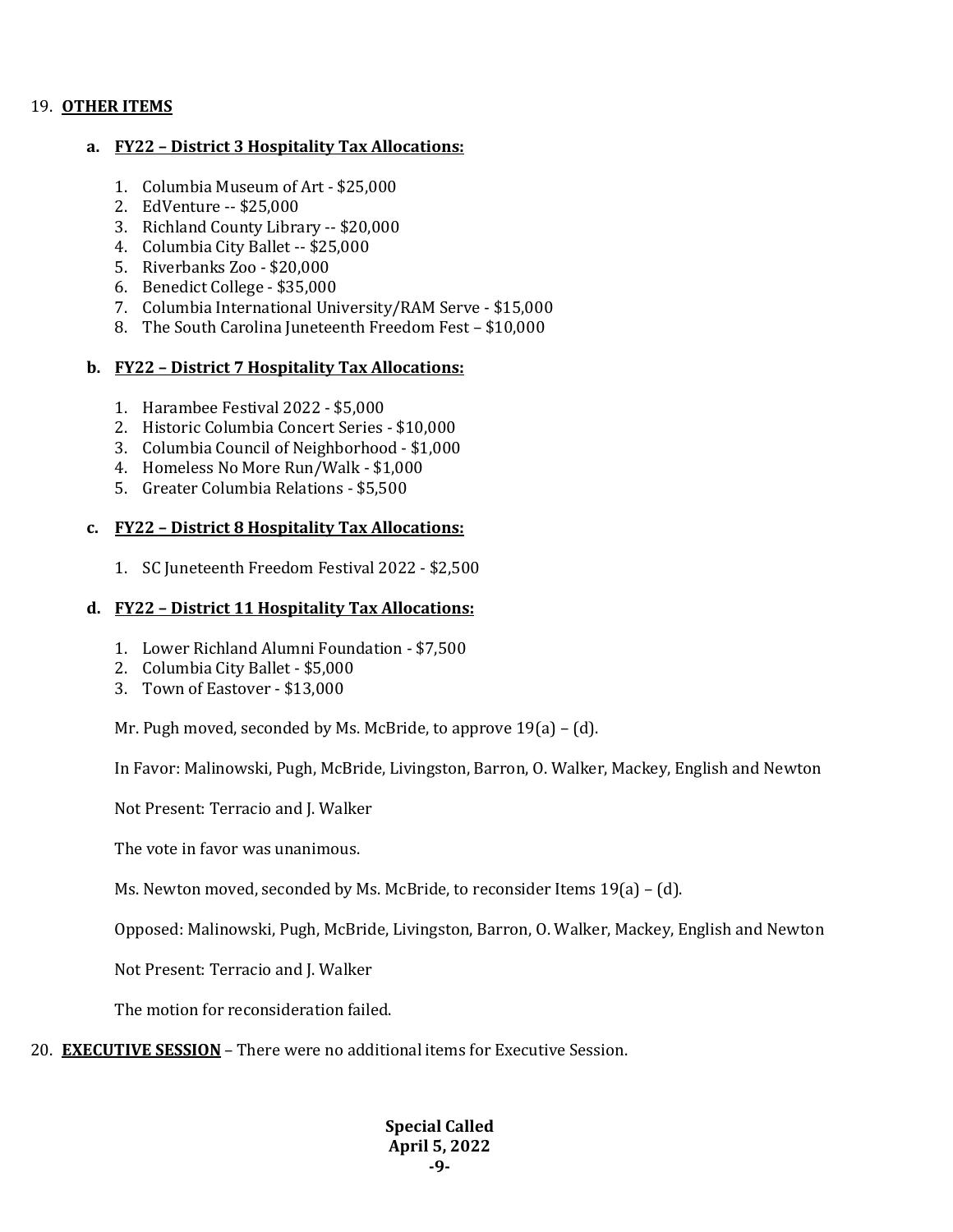## 21. **MOTION PERIOD**

- **a. In addition to all the questions and concerns we have received about the proposed new Land Development Code, I have not seen any information that the Planning Department has examined the impact of their recommended revisions. I am therefore requesting Richland County staff provide answers to the following prior to moving forward with any further readings/changes:**
	- 1. **Provide a carrying capacity report to both the public and elected officials as to whether or not the existing resources in the county can handle the results of the recommended revisions in density and land use. This report will include the effects on:**
		- **a. Waste treatment**
		- **b. Water supply**
		- **c. Drainage systems**
		- **d. Traffic impact and road conditions resulting from the plan revision**
		- **e. School impact**
		- **f. Public transportation**
		- **g. Law enforcement input relating to crime statistics**
		- **h. Environment**
		- **i. Neighborhoods**

**If our resources are not capable of supporting the impact of the changes the plan will need to either be revised or a capital plan developed to address the changes and additions resulting from the plan changes. [MALINOWSKI]**

**b. In response to questions previously asked about why Richland County is creating an entirely new Land Development Code (LDC), one response from staff was that "there are issues with the 2005 LDC that continue to be a problem throughout all of the various Council Districts that the 2021 LDC will alleviate. While the 2021 LDC may have things certain citizens may not like, there is also a lot that citizens do like and will make development in the County the better for it."**

**Based on the above statement, staff is requested to provide answers to the following:**

**Is it possible for Council to be provided the issues with the 2005 LDC that staff feels need to be addressed? Maybe for the moment, those things could be addressed without this wholesale blanket rezoning and new restrictions/standards that now apply to property owners after the code was approved without their knowledge (even though there were public hearings and input meetings) and that are now used for developers for applications for subdivisions.**

**Rather than adopt a totally new LDC to solve a few issues it will take time to address several issues that property owners have brought up that need to be modified. These will take time to be addressed properly and in the meantime there are those that will jump on this new code the minute this door is opened if it is to their advantage. [MALINOWSKI]**

**c. The new Land Development Code (LDC) has charts showing the number of homes per** 

**Special Called April 5, 2022 -10-**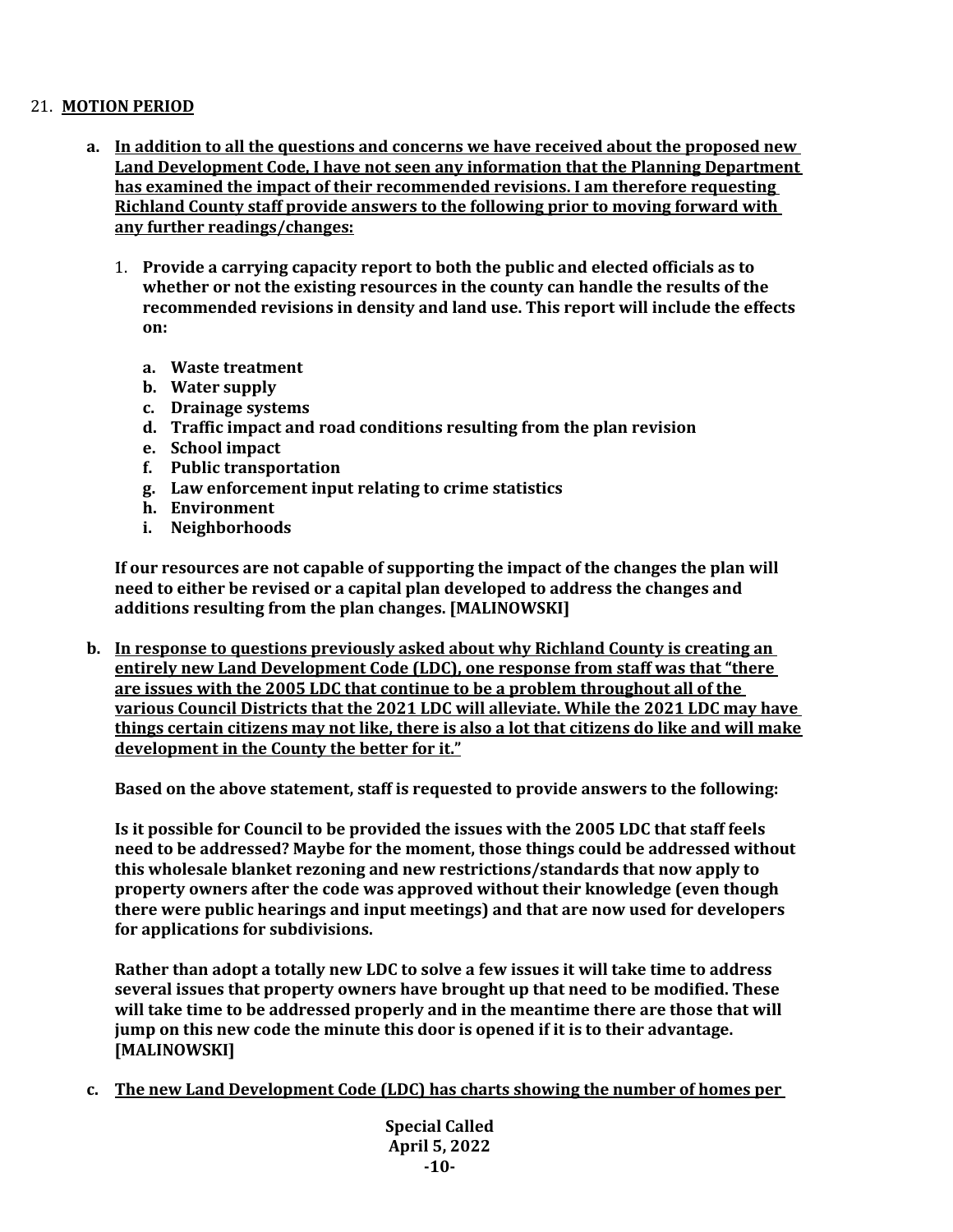**acre, include a column that shows the maximum number of homes per acre if awarded 100% density bonus for open space and 100% density bonus for green development. The bonus density has a huge impact on infrastructure such as roads, schools, sewer system, environment, and neighborhoods. This information should be listed with the description of each zoning classification.**

**In the above requested chart, footnote that public sewer (vs. a septic system) will be required by DHEC when lot sizes are reduced to a certain fraction of an acre so that it is very clear public sewer may be needed in the area (spurring more dense development) when bonus density is planned.**

**The new density formula is confusing by listing the fraction of a home per acre in districts that require more than one acre per home. For those districts add in parentheses or footnote the number of acres that are required per home. [MALINOWSKI]**

**d. A 20' front setback, 7' side setback and 15' rear setback is shown as the requirement in AG, HM, RT for clustering. If this is done how is that considered AG, HM or RT? If all the development is 20' from the street, 7' from the side, and 15' from the rear, the integrity of the rural character would definitely not be preserved. There needs to be plenty of open space around the entire home when clustering. (See below regulation as written).**

**I also don't believe removal of the lot width requirement for R2 and R3 should be done. Neighborhoods have approached Council to not allow front yard parking or even street parking. Having no setbacks will exacerbate that problem as there will be no way to put any type of vehicle in the side/back yard to not park in front or on the street. In order to alleviate the problem the setbacks need to actually be increased. [MALINOWSKI]**

### *Cluster Development***.**

*Sec. 26-5.5, Cluster Development, establishes the need to group lots together within a development into one or more groupings surrounded by open space. Where indicated in this article, the dimensional standards for residential development may be modified for cluster development in accordance with the standards in this section.*

- *a. In the AG, HM, RT, and R1 districts: Residential lots created as part of a cluster development are eligible for a reduction of 75% of the dimensional standards of that district, whereas no lot width shall be less than 30 feet, front setback no less than 20 feet, side setback no less than 7 feet, and rear setback no less than 15 feet.*
- *b. In the R2, R3, R4, R5, and R6 districts: Residential lots created as part of a cluster development are eligible for the removal of the lot width standard.*

Mr. Malinowski moved, seconded by Ms. Barron, to forward the motions to staff for response prior to approval of the Land Development Code.

Ms. Barron, Mr. Pugh and Ms. English requested to be added to the motions.

In Favor: Malinowski, Pugh, McBride, Livingston, Barron, O. Walker, Mackey, English and Newton

Not Present: Terracio and J. Walker